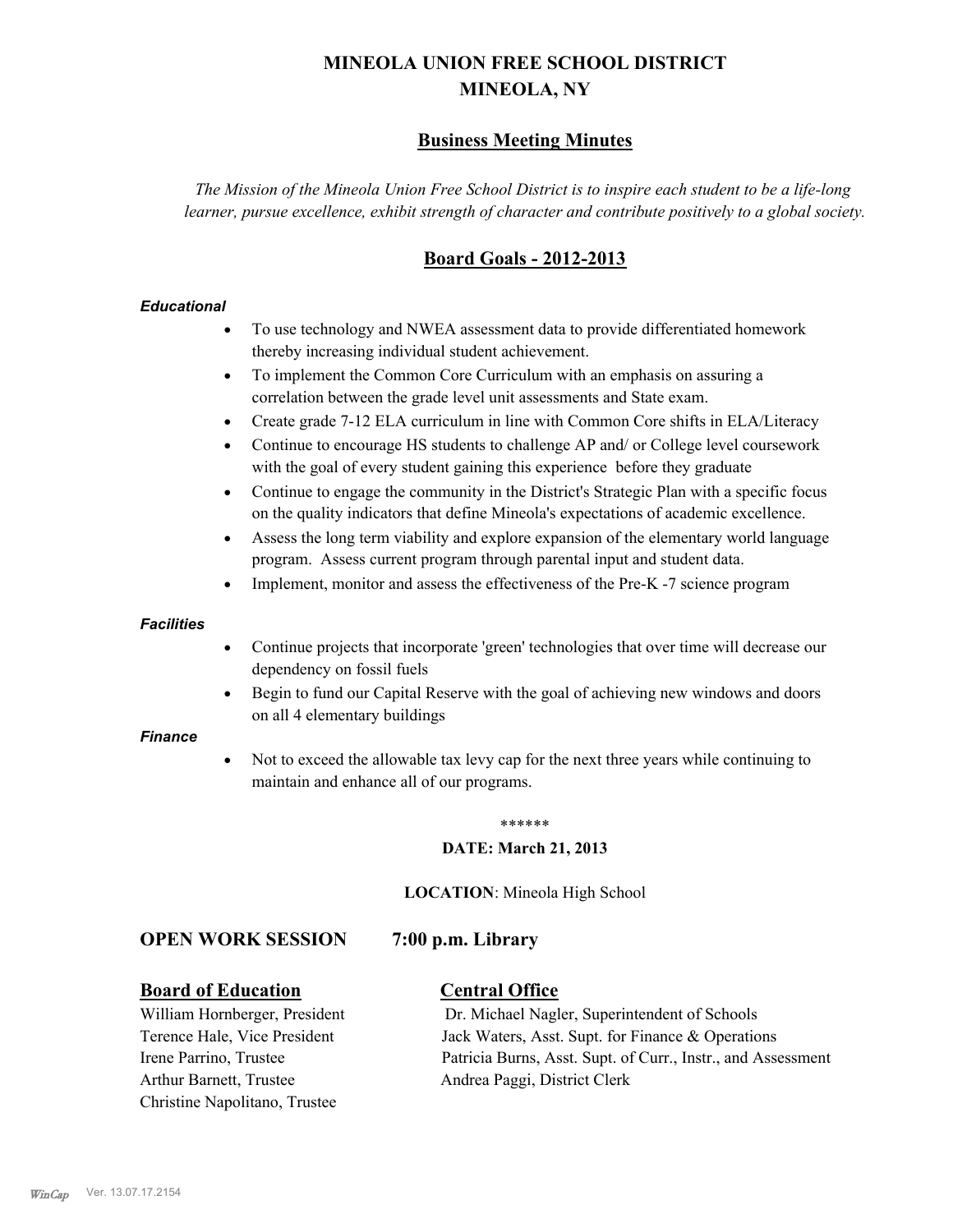# **A. Call to Order - 7:00pm**

**B. Pledge of Allegiance**

- **C. Reading of Mission- Arthur Barnett**
- **D. Moment of Silent Meditation**
- **E. Dais & Visitor Introductions**

# **F. High School Student Organization Report**

Tonight's SO report was by SangMin Bak and Britney Vera. It was reported that spring musical, "In the Heights", had a great run and there was Senior Recognition at the end of the production. The production of the 8th and 9th grade play has begun. The spring sports are starting and the pep rally was held last week. Tonight is the 2nd Annual Macaroni Night to raise money to support the INN. Everyone's support is appreciated. There was nothing else to report. The Superintendent stated that he attended the play and loved the show. He thanked SangMin and Britney for their report.

The Superintendent stated that tonight there is a special presentation; Mr. Amitrano will be recognizing the Winter Athletes. Mr. Amitrano presented certificates and acknowledged athletes who participate in Wrestling, Girls and Boys Bowling, Track, Girls and Boys Basketball. He invited each of the athletes to come up to receive their awards.

# **G. BOE Reports**

# **a. Comments from Board Trustees**

Ms. Napolitano stated that she attended "In the Heights" and it was fantastic. She stated that she also attended some of the PARP events at Jackson Avenue and Hampton Street. Ms. Napolitano stated that it was alot of fun and thanked the PTA's for their hard work.

Mr. Barnett stated that the play was phenomenal and the students put in so much hard work. He stated that he went on the security walk through with Dr. Nagler and Mr. Romano and really focused on the needs of the District. Finally, he wished all of the National Honor Society Nominees good luck.

Ms. Parrino attended PARP events and enjoyed them. She stated also went on the security walk through. Ms. Parrino stated that she wanted to thank the administration for getting the Spanish report cards out to families.

Mr. Hale stated that he attended PARP events at Hampton and had a great time. He congratulated the athletes honored by Mr. Amitrano.

# **b. Comments from Board President**

Mr. Hornberger stated that he attended the District Council event addressing Bullying on 3/13 and stated that it was very impactful. He thanked the District Council for bringing this presentation to the District. Mr. Hornberger stated that the Financial Planning Committee would like to take a look at a comparison of home schools and they have looked at the figures from the reconfiguration process.

# **c. Comments from Superintendent**

The Superintendent stated that he has referenced on the blog the various events which he has attended- Senior to Senior day, Ryan's Story and "In the Heights". He stated that all events were excellent and many kids had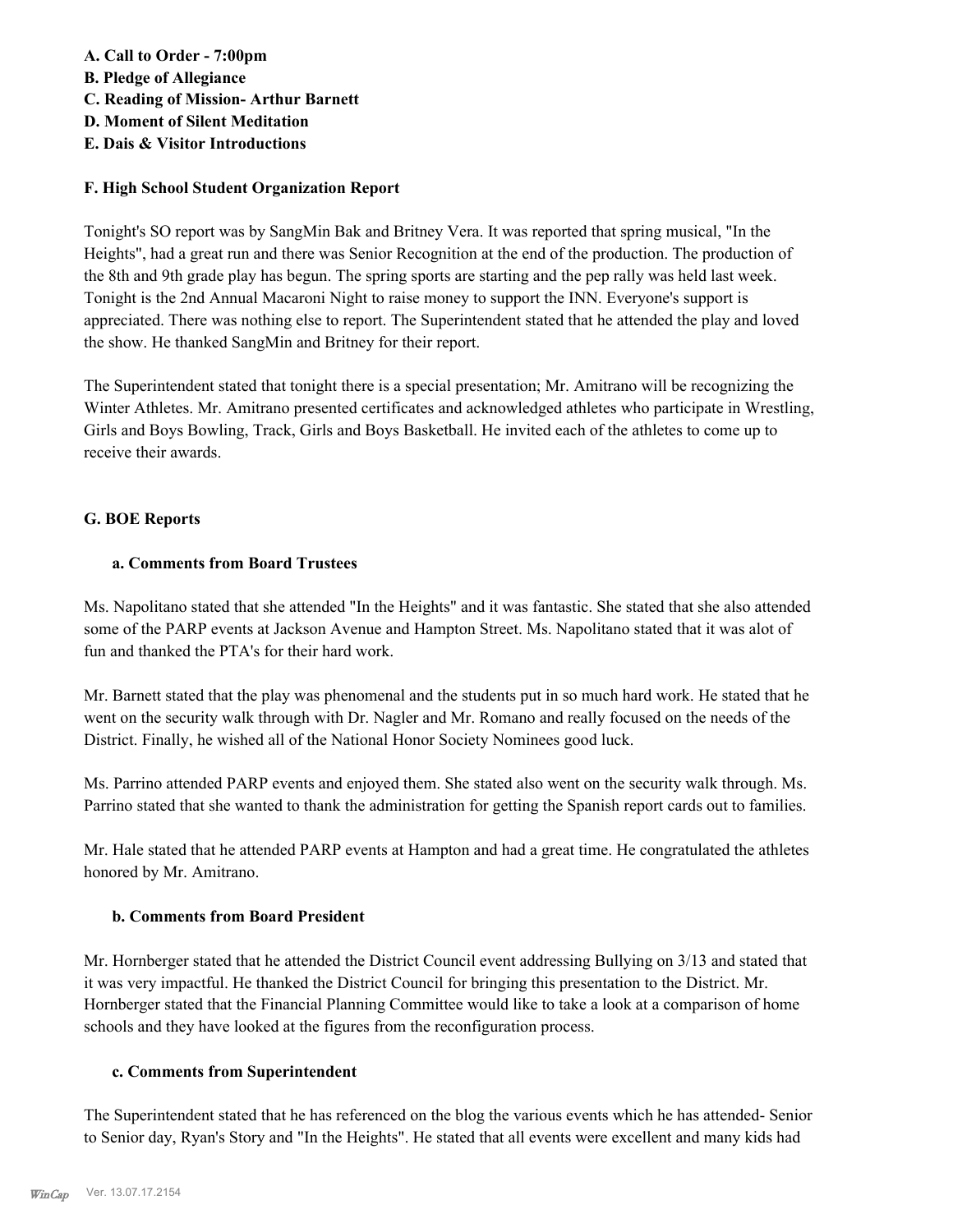the opportunity to shine. He also attended various PARP events and the Meadow Drive Regatta. He stated that this morning, the Town of North Hempstead had its event "Women of Honor" and Ms. Napolitano was recognized and he congratulated her. Yesterday, he brought a 5th grade class, from the Middle School, to a Technology meeting of the Nassau County Superintendents. The students talked to the Superintendents about what they do in class with their I Pads. The other Superintendents were very impressed and interested. Dr. Nagler showed all present tonight the short film of the event put together by two of the students. He stated that the students related how they use the I Pads and why they want them. The Superintendent stated that the security walk through of the buildings took place and he visited Plainedge to see the work of one company. He added that he will be making a presentation at the next meeting on the security plan. Dr. Nagler reported the two surveys- Pre-k and Language are complete and 26% of parents responded, which is a good percentage. He stated that the Pre-k survey results overwhelming show that people want a 5 day program. The Superintendent stated that there will be a Technology presentation at the April 4th meeting. He stated that letters have been sent to the 7th grade parents regarding "bring your own device" to school. The Superintendent stated that the Strategic Planning Committee met last Monday, in order to refine the goals and objectives. He stated that the next step will be a presentation to the Board at the 4/17 meeting. The Superintendent stated that the AGP contract is being reviewed and it will be presented on 4/4.

#### **H. Old Business**

Mr. Hornberger asked the Board if there was any old business. Mr. Hale inquired about the policy review. Mr. Hornberger stated that currently the Board is going through the policies with Erie BOCES and is doing some comparison. The Superintendent stated that we are not ready yet to change our policies.

Mr. Hornberger asked the Superintendent for an update of the Jackson Avenue music lesson schedule. The Superintendent stated that the schedule has been changed and music is now on a 5 day cycle. Mr. Hornberger thanked the Superintendent for getting this done. Mr. Hornberger also inquired about the status of the Middle School sound system. It was reported that Mr. Gaven is in the process of obtaining quotes for several enhancements. There was no other old business.

#### **I. New Business**

There was no new business.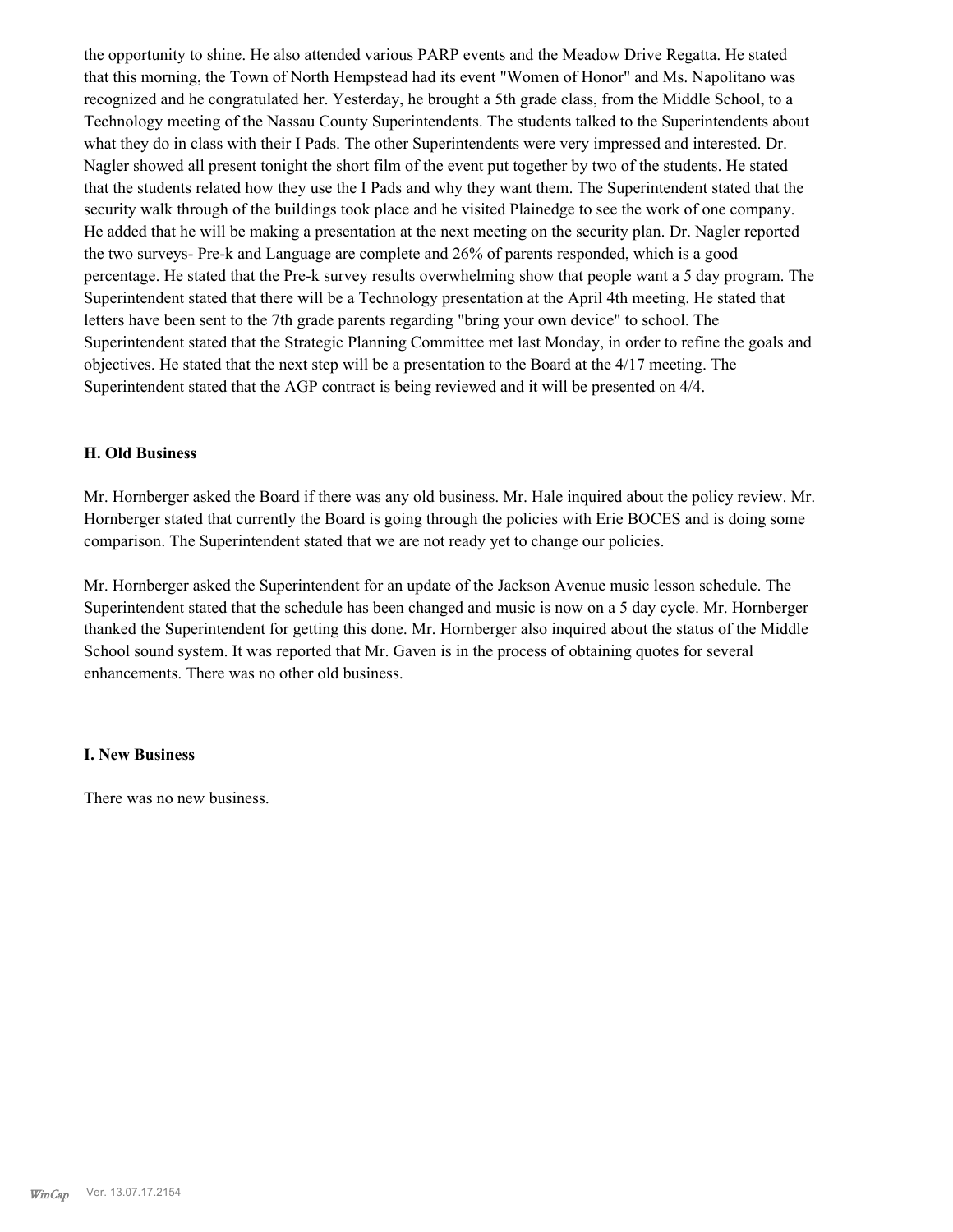#### **J. Consensus Agenda**

**RESOLUTION # 48 -BE IT RESOLVED** that the Board of Education approves the consensus agenda items J.1.a. through J.7.a., as presented.

**Motion:** Terence Hale **Second:** Irene Parrino

Discussion: Mr. Hornberger asked the Board if there were any questions/discussion. Mr. Barnett inquired about item J6c- budget transfer. The Superintendent stated that the \$50,000 was the first payment from the grant from Senator Martins and it was originally budgeted in BOCES however the District received a better rate from APPLE. There was no other discussion.

Yes: Christine Napolitano **No:** None Arthur Barnett Irene Parrino Terence Hale William Hornberger

**Passed:** Yes

#### 1. **Instruction**

- a. Appointments Instruction
- That the Board of Education approves the appointment of Nicholas Tonini, to the position of Part Time (.7) Physical Education Teacher, at Meadow Drive, to fill the vacancy left by the transfer of Hilary Pavels, effective March 8, 2013 to on or before June 30, 2013, with a salary of .7 of BA, Step 1, \$58,123 equaling \$40,686 pro-rated. 1.
- That the Board of Education approves the appointment of Anthony Demarino, to the position of Chaperone for the following field trips: 2.
	- Winter Guard, over-night field trip to Providence, RI, March 22-24, 2013
	- Winter Guard, over-night field trip to Dayton OH, April 10-14, 2013
- That the Board of Education approves the appointment of Lisa Granath to the position of Chaperone for the following field trips: 3.
	- Winter Guard, over-night field trip to Providence, RI, March 22-24, 2013
	- Winter Guard, over-night field trip to Dayton OH, April 10-14, 2013
- That the Board of Education approves the appointment of Lauren Granath to the position of Chaperone for the following field trips: 4.
	- Winter Guard, over-night field trip to Providence, RI, March 22-24, 2013
	- Winter Guard, over-night field trip to Dayton OH, April 10-14, 2013
- That the Board of Education approves the appointment of Amanda Alves to the position of Chaperone for the following field trips: 5.
	- Winter Guard, over-night field trip to Providence, RI, March 22-24, 2013
	- Winter Guard, over-night field trip to Dayton OH, April 10-14, 2013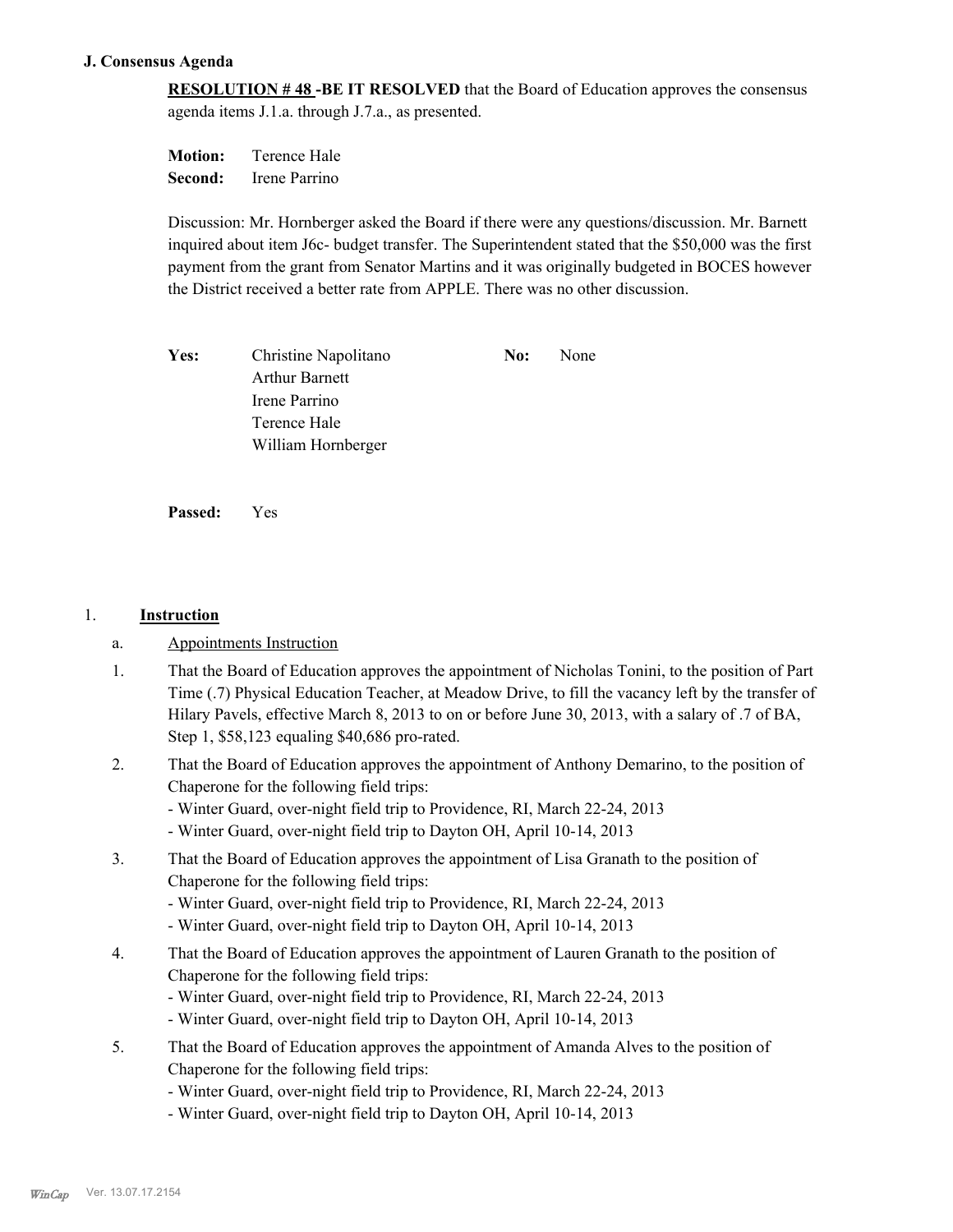# 2. **Instruction: Committee on Special Education**

a. That the Board of Education approves the CSE/CPSE/SCSE recommendations for programs and services for students with IEPs for the time period from 1/1/13- 1/31/13. Please be advised that all of the parents have received the student's IEP and a copy of their DUE process rights.

# 3. **Instruction: Contracted**

a. That the Board of Education approves the Regional Summer School and Nassau County Virtual School Program Agreement between Nassau BOCES and the Mineola Union Free School District for the 2012- 2013 school year.

b. That the Board of Education accepts the Special Education Services Contract between the Westbury UFSD and the Mineola UFSD for the 2012- 2013 school year.

c. That the Board of Education accepts the Special Education Services Contract for a Parentally Placed student between the Bellmore-Merrick UFSD and the Mineola UFSD for the 2012- 2013 school year.

d. That the Board of Education accepts the Special Education Services Contract for a Parentally Placed student between the Herricks UFSD and the Mineola UFSD for the 2012- 2013 school year.

e. That the Board of Education accepts the Special Education Services Contract for a Parentally Placed student between the Glen Cove UFSD and the Mineola UFSD for the 2012- 2013 school year.

f. That the Board of Education accepts the Special Education Services Contract for a Parentally Placed student between the Half Hollow Hills Central School District and the Mineola UFSD for the 2012- 2013 school year.

g. That the Board of Education accepts the Special Education Services Contract for a Parentally Placed student between the Plainview-Old Bethpage Central School District and the Mineola UFSD for the 2012- 2013 school year.

h. That the Board of Education accepts the Special Education Services Contract for a Parentally Placed student between the Jericho UFSD and the Mineola UFSD for the 2012- 2013 school year.

i. That the Board of Education accepts the Special Education Services Contract for a Parentally Placed student between the North Shore Central School District and the Mineola UFSD for the 2012- 2013 school year.

j. That the Board of Education accepts the Special Education Services Contract for a Parentally Placed student between the Wantagh UFSD and the Mineola UFSD for the 2012- 2013 school year.

k. That the Board of Education accepts the Special Education Services Contract for a Parentally Placed student between the Hewlett Woodmere UFSD and the Mineola UFSD for the 2012- 2013 school year.

l. That the Board of Education accepts the Special Education Services Contract for a Parentally Placed student between the Huntington UFSD and the Mineola UFSD for the 2012- 2013 school year.

m. That the Board of Education accepts the Agency Agreement Agreement between Life's WORC and the Mineola UFSD for the 2012- 2013 school year.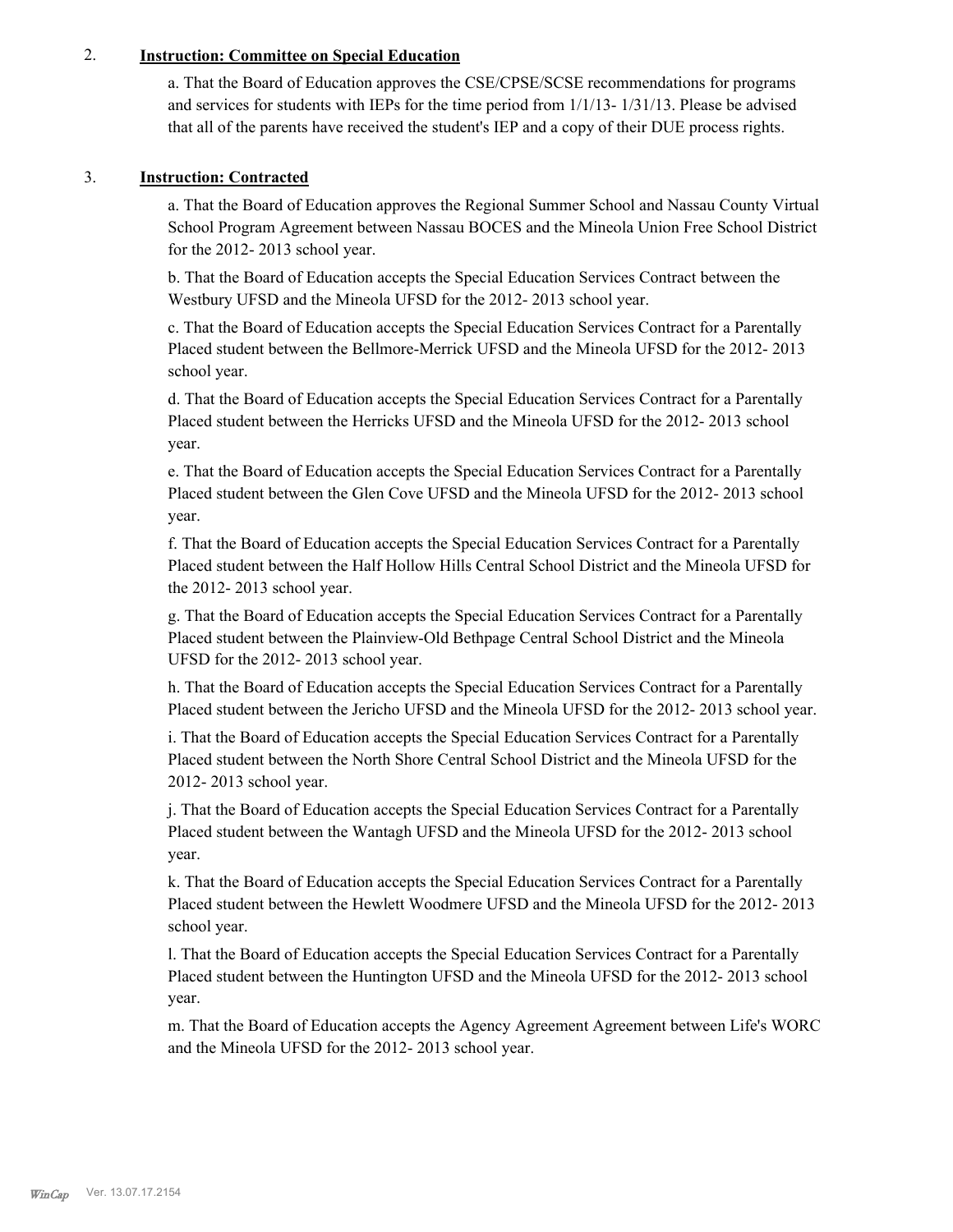#### 4. **Instruction: Student Actions**

That the Board of Education approves the Selective Classification request for the following students: a.

- Erin Meehan, 8th grade student, to compete on the Girls Softball Team for the 2012- 2013 school year.

- Christen Patalano, 8th grade student, to compete on the Girls Lacrosse Team for the 2012- 2013 school year.

That the Board of Education approves the following out of state/ overnight field trip for the Winter Guard (Rockettes) competitions: b.

-Fri/Sun 3/22/33- 3/24/13 Winterguard Competition, WGI East Coast Championship, Providence, RI (no school missed)

-Wed/Sun 4/10/13- 4/14/13 Rockettes Competition, WGI Championships, Dayton, OH

# 5. **Civil Service**

- a. Appointments
- That the Board of Education approves, pending budget approval, the following High School Summer Worker positions, to be paid at their hourly wage as per their contracts: 1.

2 - Clericals from 07/01/2013 - 08/30/2013 to Cover Office; Assist with the Opening & Closing of School. Assist with orders. Assist with Mineola East.

1 - Student Workers from 07/01/2013 - 08/30/2013 to Barcode new books, organize the bookroom, unpack new supplies, distribute Parochial school books, assist with Mineola East.

3 - Summer Workers for one week prior to School Opening for three half days & two evenings to assist with Mineola East.

# b. Leave(s) of Absence

- That the Board of Education grants a request to Mary Spollen, Bus Attendant for Transportation, for an unpaid Leave of Absence due to personal reasons, effective March 15, 2013 through March 22, 2013. 1.
- c. Leave(s) of Absence
- That the Board of Education approve a paid Medical Leave of Absence due to family illness, to Frances Lapoff, Bus Attendant in Transportation, effective April 3, 2013 through April 12, 2013. 1.

# 6. **Business /Finance**

# a. **Treasurer's Report**

That the Board of Education accepts the Treasurer's report for the period ending January 31, 2013 and directs that it be placed on file.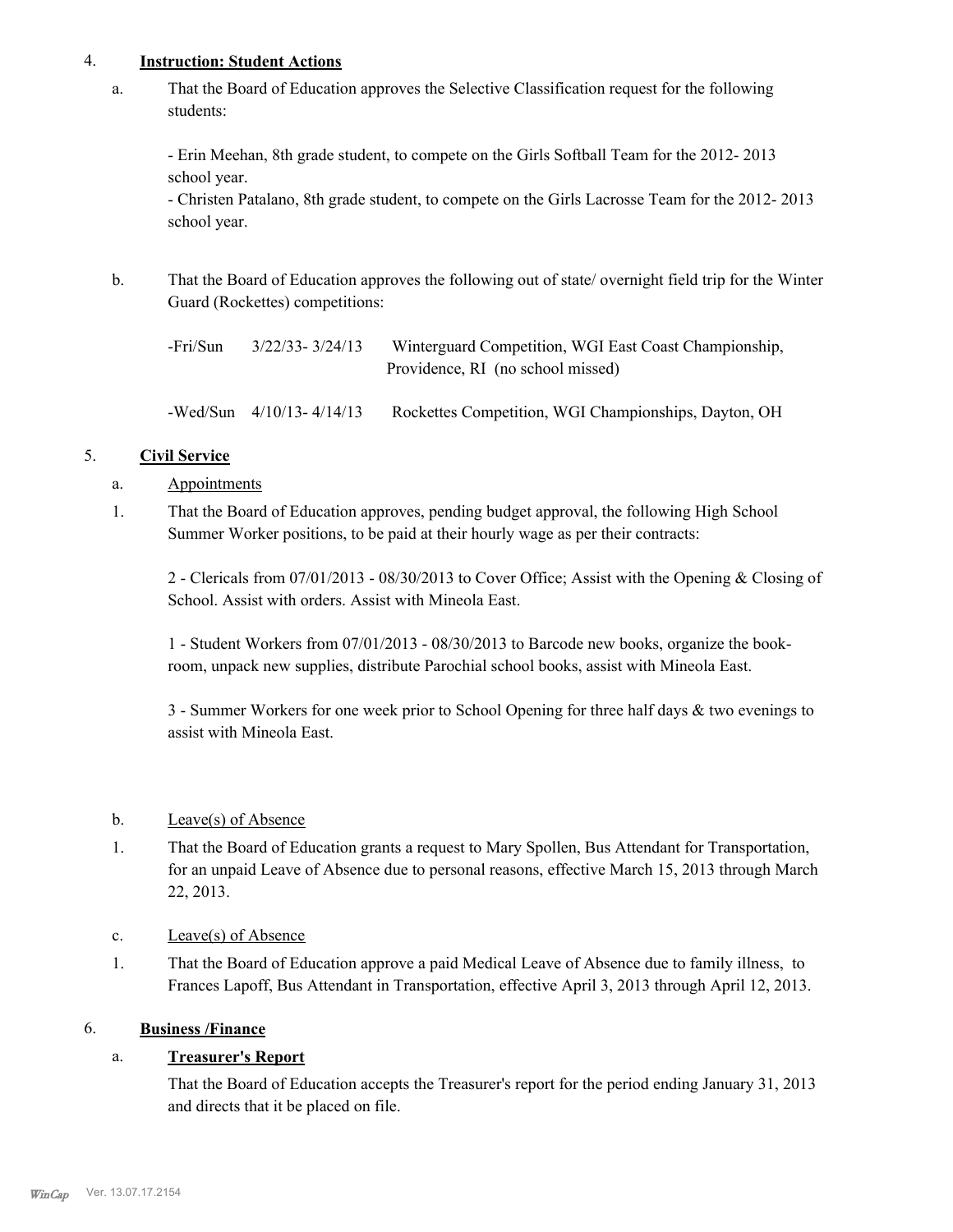## b. **Approval of Invoices and Payroll**

That the Board of Education accepts the Invoices and Payroll for the period ending February 28, 2013

| Warrant #15   | February 13, 2013 | \$1,780,832.37 |
|---------------|-------------------|----------------|
| Warrant $#16$ | February 27, 2013 | \$244,478.80   |

#### **TOTAL EXPENSES \$2,025,311.17**

PAYROLL # 15 & # 16

| General | \$3,991,392.34 |
|---------|----------------|
| F Fund  | \$72,877.03    |

# **TOTAL PAYROLL \$4,064,269.37**

#### c. **Budget Appropriation Adjustment**

1. That the Board of Education approves the acceptance of revenue (for Disney Trip chaperones) in the amount of \$6,350.00 and makes appropriation increase adjustments to the following Budget Code: 2850.158.00.2200.

2. That the Board of Education approves the acceptance of revenue (for Drivers Education) in the amount of \$26,400.00 and makes appropriation increase adjustments to the following Budget Code: 2330.150.07.0000.

3. That the Board of Education approves the following budget transfer for \$50,000.00 from Budget code: 2630.490.00.0000 to Budget code: 2630.401.00.2930, for the 2nd year of APPLE lease. The funds were budgeted in the BOCES account, however lease did not go through BOCES and the District must pay APPLE directly.

#### 7. **Business/Finance: Contract Approvals**

a. That the Board of Education approves the Health Contract, providing health services for Mineola resident children attending non-public school, between the Mineola UFSD and the Bellmore UFSD for the 2012- 2013 school year.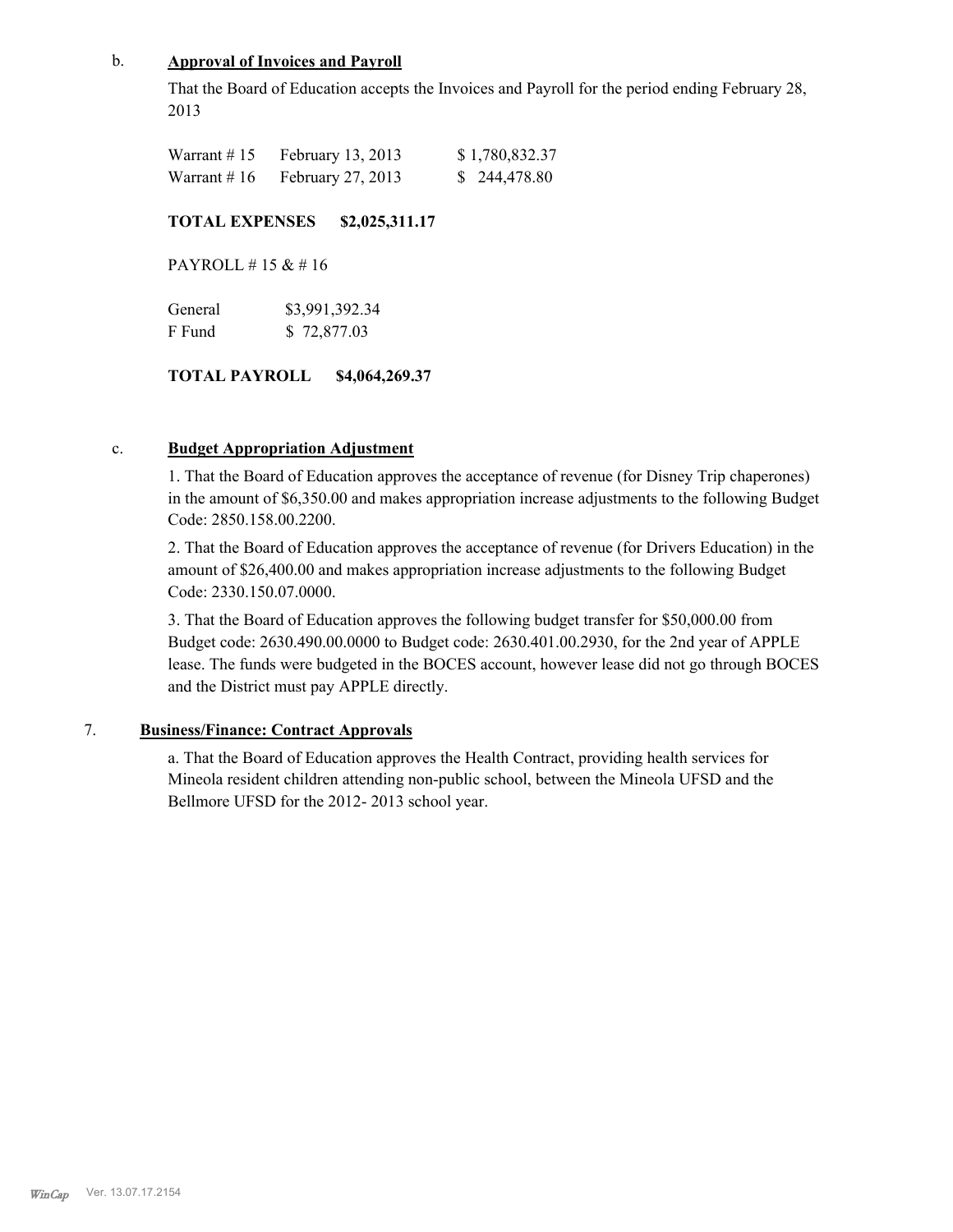#### **K. Superintendent Reports/Presentations**

Superintendent of Schools' Reports for 3/21/13 Presentations:

- 1. Winter Athlete Recognition (done at the beginning of the meeting)
- 2. Art All-County Art Exhibition
- 3. Facilities Report
- 4. Transportation Report

It was reported by the Superintendent that the "Art All County art Exhibition" presentation will be rescheduled. Tonight, there will be two presentations: Facilities Report by Dan Romano and Transportation Report by Bill Gilberg.

Mr. Romano was introduced to present on Facilities ( Mr. Romano's presentation can be found on the district website on the Board of Education page) . He stated that there are 7 buildings which are staffed 6am through midnight. Mr. Romano stated that there are 40 employees, a secretary and him within the Facilities department. Mr. Romano presented a list of the regulations and inspections with which the District must comply. Mr. Romano stated that currently there are several cost saving measures in place throughout the District. These include the following: Co-Op Bid (irrigation bid), preventative maintence, LED technology, Green Initiatives (including recycled papertowels), and EPC's. The EPCs, also known as Energy Performance Contracts are in three phases. Currently, Hampton Street and Meadow Drive Schools have Energy Star Ratings. Mr. Romano went through a list of the Facilities upgrades which have taken place over the last 8 years, at a cost of \$500,000. The list included the upgrades at all buildings. It was reported that although much has been done, there are still many items that must be completed. Mr. Romano stated that the District must complete a Building Conditon Survey and the following is a list of the items which are left to be done. Districtwide items: all elementary buildings need windows and doors; all buildings need brick pointing; new ventilation and classroom HVAC; and the High School boilers- 3. Mr. Romano asked the Board if there were any questions/comments.

The Superintendent stated that a great deal has been done with \$500,000; but he feels that we need to explore the possibility of a bond for infrastructure improvements. Mr. Barnett commented that he feels that the brick pointing must be completed prior to the windows being replace. The Superintendent stated ideally the work will be done simultaneously. He added that the items outlined by Mr. Romano must be completed and that none of them were surprises. We must begin to plan for these improvements and determine how it will be done. The board asked for an update on the Meadow Drive project. Mr. Romano stated that he had a meeting at Meadow Drive and the electric is complete.He also stated that the slab is going down tomorrow. Ms. Napolitano stated that she wanted to commend the custodians on the cleanliness of the buildings. There were no other questios for Mr. Romano. Mr. Hornberger stated that he feels it is necessary to set up an action plan for big ticket items and it must be determined whether a bond should be explored. Ms. Parrino inquired if the Superintendent has put together a committee to look at the bond issue. The Superintendent stated that this has not yet been done but he has put together a list of individuals. He stated that he wants to finish the budget before putting the committee together. The Superintendent stated that he is also looking at the spacing for the Pre-K program. He stated that it is possible to survey the whole community on the idea of a bond.

The Superintendent introduced Bill Gilberg to present the "Transportation Report" (Mr. Gilberg's presentation can be found on the district website on the Board of Education page). Mr. Gilberg began by giving an overview of the Transportation Department including: the current staffing, driver's duties and assignments, and a list of current routes. Mr. Gilberg also discussed the various safety procedures that the department must follow. He explained the SED reugulations, which require all drivers and aides to attend 2 refresher courses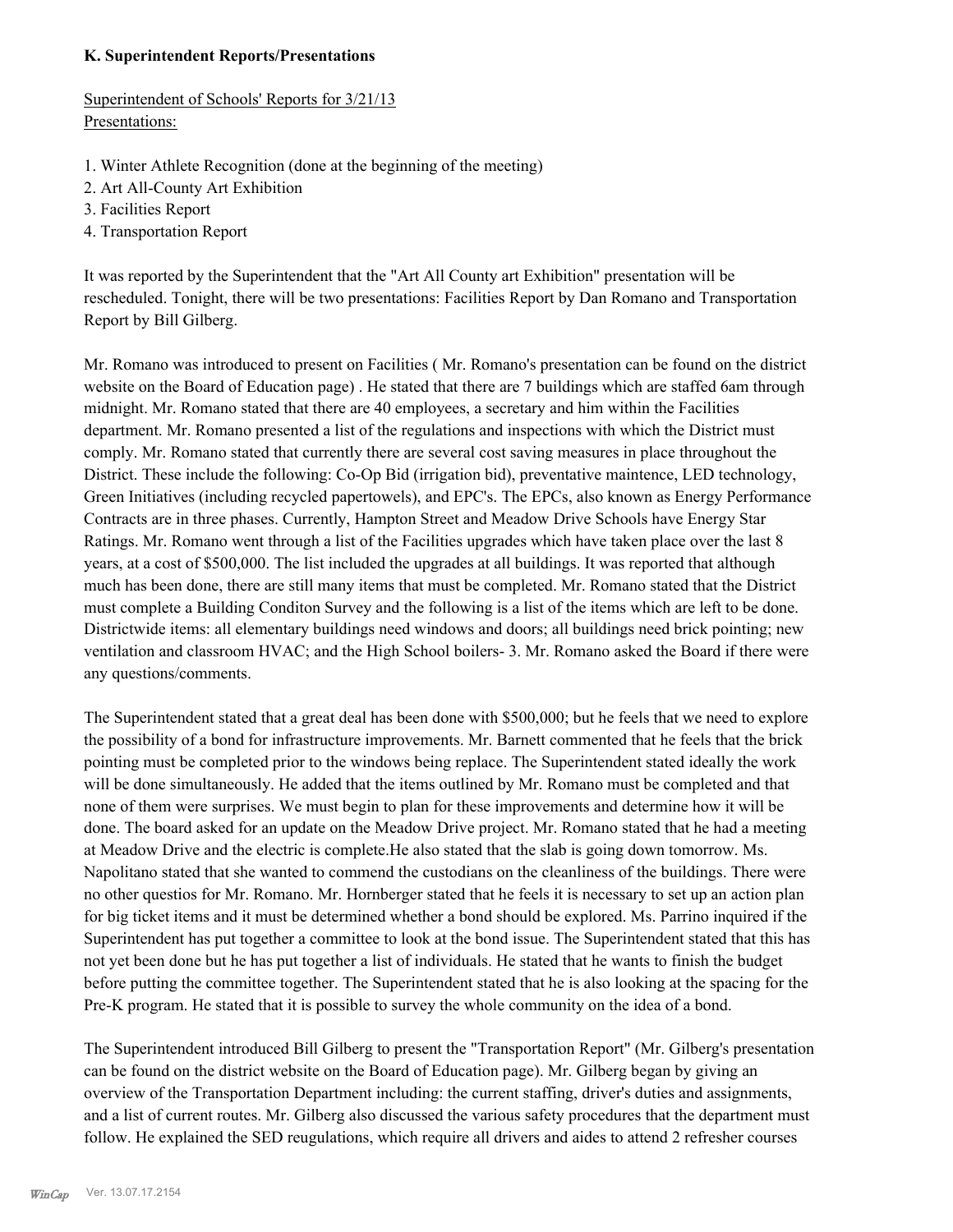per year and a physical performance test (even years). Mr Gilberg also briefly explained DOT vehicle safety and DMV 19A regulations. Mr. Gilberg discussed the Bus Fleet and alternative fueled bus feasibility. He stated that the current buses are greener. He outlined the alternative fuel buses: Hybrid, Propane and CNG/LPG. Mr. Gilberg stated that based on the cost he doesn't feel we would get back a return on the hybrid buses and he added that the propane buses would save on fuel but have less mpg. Mr. Gilberg displayed for the board a cost analysis of the various bus types and the fuel costs. It is his recommendation that the district continue to use the clean diesel buses and consider building our own fueling station. The Superintendent stated that Mr. Gilberg, Mr. Waters and he met with the sellers and could not get good reasons for purchasing hybrid buses. He added that he will be presenting a plan to the Board at the next meeting, to replace the bus fleet over the next 5 years. The Superintendent stated that he was looking for direction from board regarding replacing the fleet with the same buses that we currently use as well as putting in a fueling station on District property. Mr. Hornberger polled the Board to determine support for the continued use of clean diesel buses and all were in favor of this option. Mr. Hornberger also polled the board regarding building a fueling station within the district and all were in favor. Mr. Hornberger stated that he looks forward to the Superintendent's presentation.

Mr. Hornberger asked the Board if there were any other questions or comments for Mr. Gilberg. Ms. Napolitano inquired what the farthest distance on a regular run is and Mr. Gilberg stated it is 14 miles to the school. Ms. Parrino asked if drivers are required to report if they receive a ticket and Mr. Gilberg stated that drviers must report it to him. Mr. Hornberger asked if the District partners with other districts regarding buses and their maintenance. Mr. Gilberg stated that we do try to work together with other districts. Mr. hornberger asked Mr. Gilberg to describe the process of how the transportation department deals with a situation in which a driver doesn't show and the children are late. Mr. Gilberg explained the process and stated that after an event earlier in the year, the dispatcher must check that all drivers are present. Drivers who are calling in sick must speak to a person in the office, not just leave a message. Mr. Hornberger thanked Mr. Gilberg for his presentation.

#### **L. Public Comments**

There were no public comments this evening.

#### **M. Executive Session Time: 8:55 p.m.**

At 8:55pm, a motion was made to go into executive session to discuss negotiations.

| <b>Motion:</b> | <b>Arthur Barnett</b><br>Christine Napolitano                                                 |     |      |  |  |
|----------------|-----------------------------------------------------------------------------------------------|-----|------|--|--|
| Second:        |                                                                                               |     |      |  |  |
| Yes:           | Christine Napolitano<br>Arthur Barnett<br>Irene Parrino<br>Terence Hale<br>William Hornberger | No: | None |  |  |
|                |                                                                                               |     |      |  |  |

**Passed:** Yes